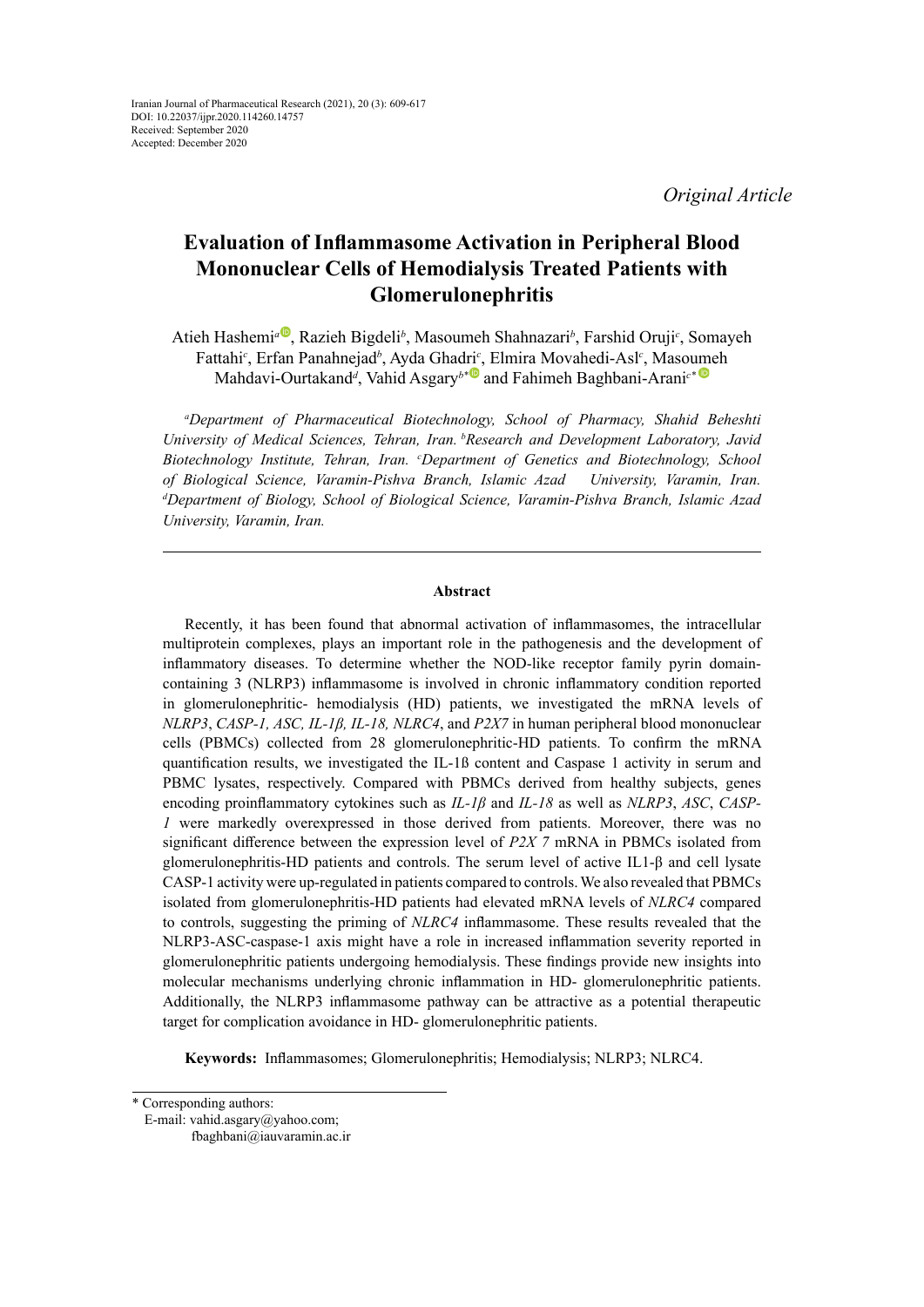## **Introduction**

Inflammasomes are newly recognized, multi-protein signaling complexes which play essential roles in innate immunity. Several nod-like receptor (NLR) family members have been described as components of inflammasomes. The nod-like receptor family pyrin domain containing 3 (NLRP3) is currently the most widely studied inflammasome and has become a hot topic of recent research. The NLRP3 inflammasome comprises a sensor (NLRP3), an adaptor apoptosis-associated speck-like protein containing a caspase recruitment domain (ASC) and an effector (caspase-1 (CASP-1)) (1). Functional NLRP3 inflammasome complex can trigger the maturation of Interleukin 1 beta (IL-1β) and Interleukin 18 (IL-18), proinflammatory cytokines, which then promote local inflammatory responses and induce pyroptosis, leading to unfavorable effects. A growing number of studies have examined the relationship between the NLRP3 inflammasome and inflammatory diseases. The NLRP3 inflammasome is suggested to be associated with the onset and progression of a wide range of renal disease models such as obesity-associated nephropathy, hyperhomocysteinemia-induced renal injury, and unilateral ureteral obstruction (UUO) (1- 3). The nod-like receptor family pyrin domain containing 4 (NLRC4) is another NLRassociated inflammasome that can activate caspases. The activation of NLRC4 can be triggered by endogenous cell cytoplasmic components as well as bacterial flagellin. NLRC4 inflammasome involvement in diabetic nephropathy (DN) was investigated by yuan *et al.* Compared with control patients, they showed a remarkably increased level of *NLRC4* mRNA in renal tubules and interstitium of DN patients using immunohistochemistry. They have recognized that in DN progression, NLRC4 is as crucial as NLRP3, suggesting that there are numerous IL-1β-activating mechanisms in this disease (4). However, the exact molecular mechanisms that underlie the actions of inflammasomes in renal diseases remain to be elucidated (5, 6).

Several publications focused on the formation and activation of NLRP3 in chronic

kidney disease (CKD). It was reported that activation of NLRP3 inflammasome had a determining role in increased severity of inflammation associated with dialysis in patients with chronic kidney diseases. Using several classical biomolecular techniques, Granata et al showed that NLRP3 inflammasome could be involved in the chronic inflammatory conditions detected in patients with chronic kidney disease undergoing dialysis treatment. Based on their findings, the mRNA expression levels of *NLRP3, ASC, CASP-1, IL-1β, IL-18* and P2X purinoceptor 7 (*P2X7*) receptor were higher in human peripheral blood mononuclear cells (PBMCs) derived from uremic patients undergoing dialysis treatment compared to healthy subjects. They proposed that mitochondrial dysfunction via an elevated ROS production might be responsible for that unphysiological condition (7). Also, Xiong *et al.* reported that NLRP3 might be involved in the pathogenesis of primary glomerulonephritis (PGN). Compared to normal renal tissues, they showed significantly elevated mRNA levels of *caspase-1* and *NLRP3* in renal tissues obtained from PGN patients (8). However, no study has been investigated the role of NLRP3 and NLRC4 inflammasomes in inflammation associated with hemodialysis in patients suffered from glomerulonephritis. Here, for the first time, the activation of NLRP3 and NLRC4 inflammasome in PBMCs derived from glomerulonephritic patients undergoing dialysis treatment and the possible involvement of the  $K^+$  efflux via P2X7 receptor in this process were investigated.

## **Experimental**

# *Study participants and PBMC isolation*

A total number of 56 potential subjects participated in this study. The laboratory data were collected from 28 patients diagnosed with glomerulonephritis in Shohada hospital in Tehran during 2015-2017. Among them 18 were female and 10 were male patients and the mean age was  $39.57 \pm 13.53$  years. The control group consisted of 28 healthy individuals (14 males and 14 females) with no history of kidney disease, and a mean age of  $39.46 \pm 10.31$  years. At the time of sampling, inflammatory serum marker (C-reactive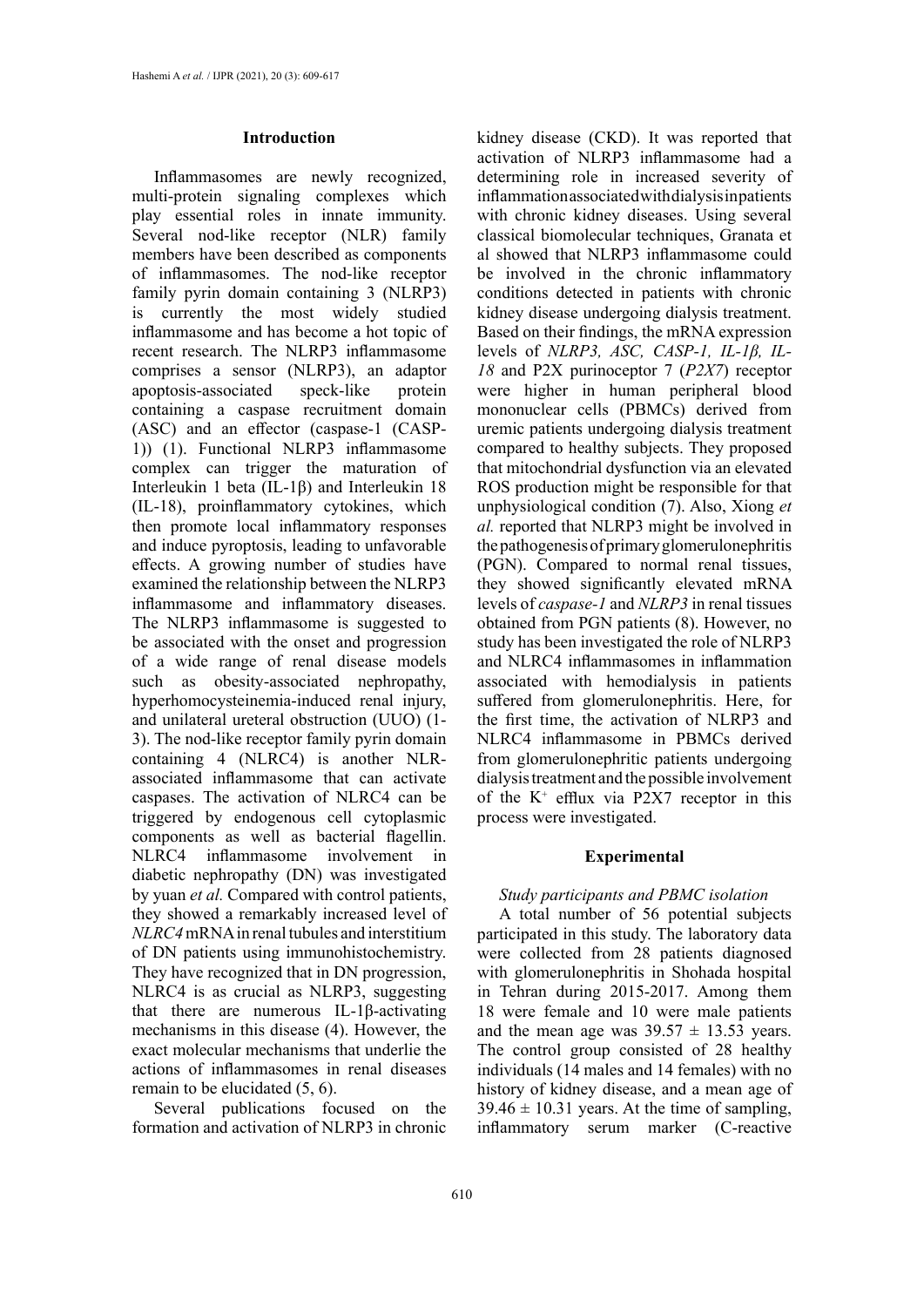protein (CRP)) was high (11.285  $\pm$  2.71 mg/ dL) in all patients compared with the control group  $(4.46 \pm 1.42 \text{ mg/dL})$ . The research has been carried out in accordance with the Declaration of Helsinki (2008) of the World Medical Association and written consent was obtained from each participant. Heparinized PBMCs were isolated from 5 mL whole blood samples by density separation over a ficoll (Ficoll-Paque PLUS; GE Healthcare) gradient centrifugation (460 g for 30 min). After washing three times with phosphate-buffered saline (PBS) (pH 7.4/1 mM EDTA) (Sigma, Milan, Italy), PBMCs viability was assessed using trypan blue exclusion (>90% of PBMCs were viable)

# *Enzyme-linked immunosorbent assay (ELISA)*

Serum samples were collected from patients and healthy controls. IL-1ß content was assessed by ELISA (BD Biosciences, CAT: 557966). Supernatants of human PBMCs were harvested, and the secretion of IL-1ß was analyzed by ELISA. All procedures were conducted according to the protocol described by the manufacturer. A standard curve was established between 3.12 and 200 pg/mL with the test sensitivity of 2 pg/mL.

# *Caspase 1 activity assay*

Using the caspase 1 colorimetric assay kit (Invitrogen, Carlsbad, CA), the activity of caspase 1 was determined in PBMC lysates according to the protocol of the manufacturer. Briefly, isolated PBMCs were lysed with chilled cell lysis buffer, incubated on ice for 10 min and centrifuged at 10,000×g for 1 min. Based on Bradford's method, protein concentration was assessed. Bovine Serum Albumin (BSA) as a standard was used to calculate the concentration of the protein using the linear regression equation. The protein (200-300  $\mu$ g) was added to 50  $\mu$ L  $2 \times$  reaction buffer containing 10 mM DTT,  $200 \mu M$  para-nitroaniline (pNA) conjugated specific substrate and incubated at 37 °C for 2 h. The absorbance of pNA was determined at 400 nm in a microplate reader (Thermo Scientific Multiskan Spectrum, Thermo Fisher Scientific, Inc., Waltham, MA). Comparison of the absorbance of pNA from the sample

with control allowed the determination of the relative caspase activity using the formula [(sample absorbance-blank absorbance)/ control absorbance].

# *RNA extraction and cDNA synthesis*

Total RNA was isolated from PBMCs with Tripure Isolation Reagent (Roche, USA) according to the manufacturer's protocol. For the purity assessment of RNA, the ratio of absorbance at 260 and 280 nm (A260/280) was determined using NanoDrop® ND-1000 (BioTek, USA). Total RNA integrity was assessed by gel electrophoresis on 1.0% agarose gel (Figure S1, Supplementary file) (A)). 0.5 ng of DNase I (Thermo Fisher Scientific, USA)–treated RNA samples were reverse transcribed using the PrimeScript™ RT reagent Kit (Perfect Real Time) (Takara), as per the manufacturer's protocol. cDNA synthesis was performed using the rimeScript RT Enzyme, Oligo (dT) primers, and random 6 mers in a final volume of 10 μL according to the appropriate thermal profile (37 °C for 15 min and 85 °C for 5 s). All cDNA samples were stored at -20 °C. 0.5 μL of template cDNA (corresponding to 10 ng of RNA) was assessed in Real-time quantitative PCR (RTqPCR).

# *RT-qPCR with SYBR green*

To amplify sequence fragments of the *NLRP3*, *NLRC4*, *ASC*, *CASP-1*, *IL-1β*, *IL-18*, nuclear factor kappa-light-chainenhancer of activated B cells (*NFκB*) and *P2X7* genes, Real-time PCR primers were designed using Primer Express version 3.0 (Applied Biosystems, USA). All primers were synthesized by Takara (Dalian, China), and the sequences are listed in Table 1. Real-time PCR was performed using an ABI 7500 system (Applied Biosystem, USA). Amplification reactions were performed using SYBR green master mix obtained from Kapa Biosystems. PCR protocol was as follows: 95 °C for 10 min, followed by 40 cycles of 95 °C for 30 s, 60 °C for 60 s. The specificity of each primer pair was monitored by examining the melting curve (heat gradient ranging from 56 °C to 95 °C) and the melting peak of the amplified products (Supplementary Figure S1 (B)). No Template Control (NTC) reactions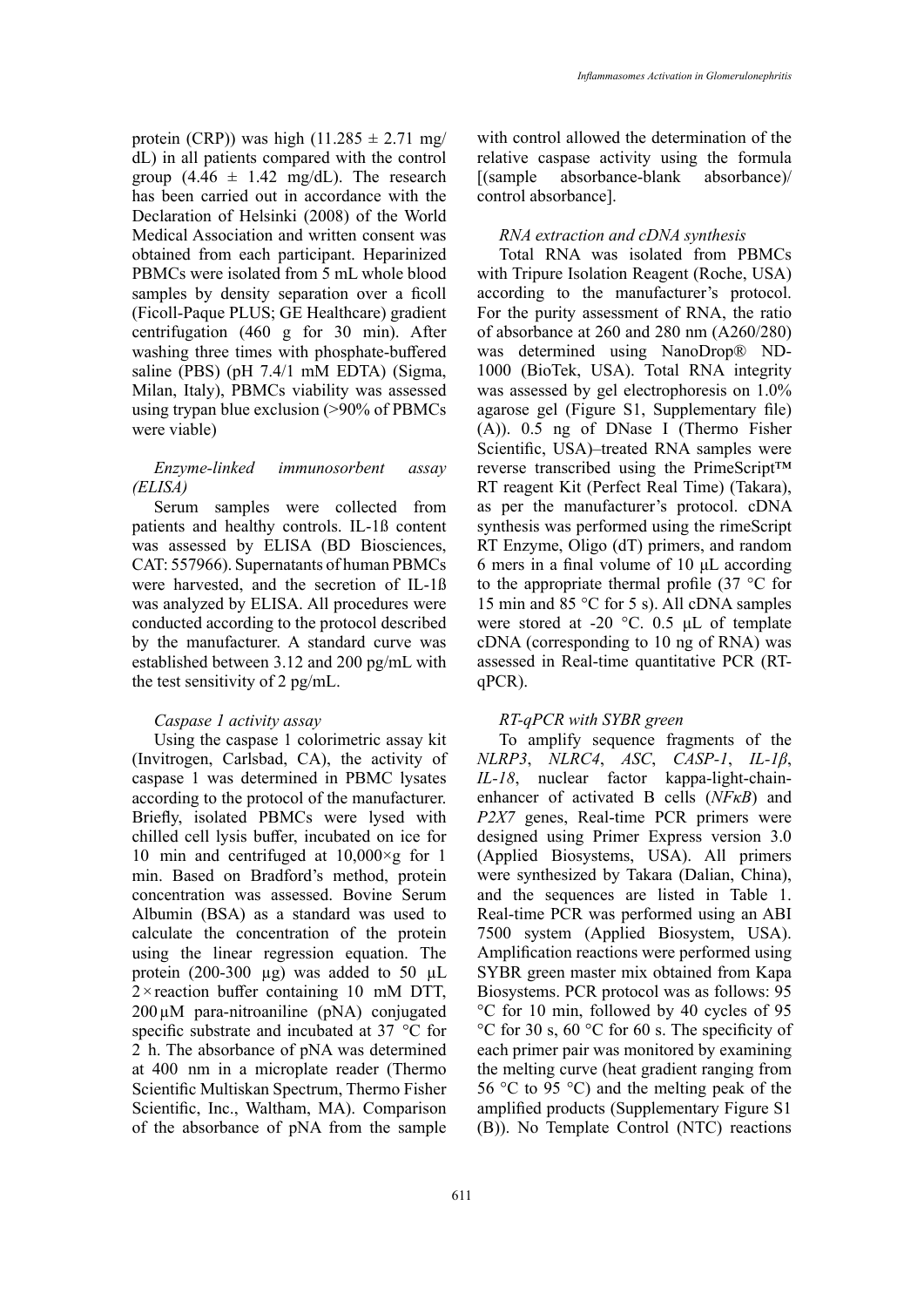| Genes       | Size of PCR product (bp) | Primers $(5'-3')$                     |
|-------------|--------------------------|---------------------------------------|
| NLRP3       | 235                      | Forward: CAGCAGATGGAGAGTGGCAAG        |
|             |                          | Reverse: AAGCAGACACATCCGCCTTCT        |
| NLRC4       | 140                      | Forward: CACTTGTCTGACATTGGAGAGGG      |
|             |                          | Reverse: TTGTGAAGATTCTGAGCTAGGATTTTC  |
| ASC.        | 100                      | Forward: GGAAGGTCCTGACGGATGAG         |
|             |                          | Reverse: CAGTTCCAGGCTGGTGTGAA         |
| $CASP-1$    | 139                      | Forward: CAAGAATATGCCTGTTCCTGTGAT     |
|             |                          | Reverse: GTCCTGGGAAGAGGTAGAAACATC     |
| $IL-IB$     | 129                      | Forward: AGTGGCAATGAGGATGACTTGTT      |
|             |                          | Reverse: GCTGTAGTGGTGGTCGGAGATT       |
| $II - 18$   | 160                      | Forward: TGACCAAGTTCTCTTCATTGACCA     |
|             |                          | Reverse: CTCACACTTCACAGAGATAGTTACAGCC |
| <b>NFkB</b> | 118                      | Forward: GCTACACAGGACCAGGGACAGT       |
|             |                          | Reverse: AGCTCAGCCTCATAGAAGCCATC      |
| P2X7        | 246                      | Forward: GCATCACCACCTCAGAGCTGT        |
|             |                          | Reverse: ACTGCCCTTCACTCTTCGGAA        |

**Table 1.** Primers used for RT-qPCR. **Table 1.** Primers used for RT-qPCR.

were included in each experiment to control the DNA contamination in the reagents. Each amplification was carried out in duplicates in a final reaction volume of 15 μL using 10 pmol of each primer, 7.5 μL of PCR Master Mix, 3 μL of cDNA (corresponding to the cDNA reverse transcribed from approximately 10 ng RNA), and 3.5 μL of RNase/DNase-free distilled water. Glyceraldehyde 3-phosphate dehydrogenase (*GAPDH*) was used as an endogenous reference gene to normalize target gene expression. The relative gene expression values were calculated using the comparative cycle threshold (Ct) method.

## *Statistical analysis*

Statistical analyses were performed using SPSS software. All data were reported as mean ± standard deviation. The data collected were analyzed using one-way ANOVA or t-test as appropriate. Statistical significance was set at  $P < 0.05$ 

#### **Results**

# *The first step in NLRP3 inflammasome activation*

Two steps are currently known as major upstream mechanisms for NLRP3 inflammasome activation. During the priming signal, NFκB is activated and NLRP3 inflammasome components including NLRP3, CASP-1, and ASC as well as pro-inflammatory cytokines (IL-18 and IL-1β) are transcriptionally induced. To determine the role of NLRP3 inflammasome in glomerulonephritis-HD patients, the mRNA levels of the NLRP3 inflammasome components were analyzed by RT-qPCR. RTqPCR results demonstrated that genes encoding *NLRP3*, *ASC*, *CASP-1*, *IL-1β*, and *IL-18* were markedly overexpressed in PBMCs derived from glomerulonephritic patients undergoing dialysis treatment compared with those derived from healthy subjects by 1.33, 2.65, 1.78, 1.56, and 2.43-fold respectively (*p* < 0.05 and  $p < 0.01$ ) (Figures 1a-1e). Our analysis also revealed a significant up-regulation of the *NFκB* expression in glomerulonephritis-HD patients compared to healthy controls. Its expression level was increased 1.37-fold (*p* < 0.05) (Figure 1f).

# *The second step in NLRP3 inflammasome activation*

During the activation signal, inflammasome assembly has happened. Once activated, the NLRP3 inflammasome triggers the caspase-1 cleavage and the pro-inflammatory cytokines maturation. Here, the activation of caspase-1 and the secretion of mature IL1 $\beta$  were assessed. Mature IL-1β secretion was quantified by ELISA in the serum of glomerulonephritis-HD patients, and the serum samples from healthy persons  $(n = 10)$  were used as controls. Compared to controls, an elevated serum level of IL-1β (4.58-fold increase) (*p* < 0.001) was observed in glomerulonephritis-HD patients (Figure 2 a). As predictable, the activity of caspase-1 was higher in patients compared to controls (1.57-fold increase) ( $n = 10$ ) ( $p <$ 0.01) (Figure 2b). To determine whether P2X7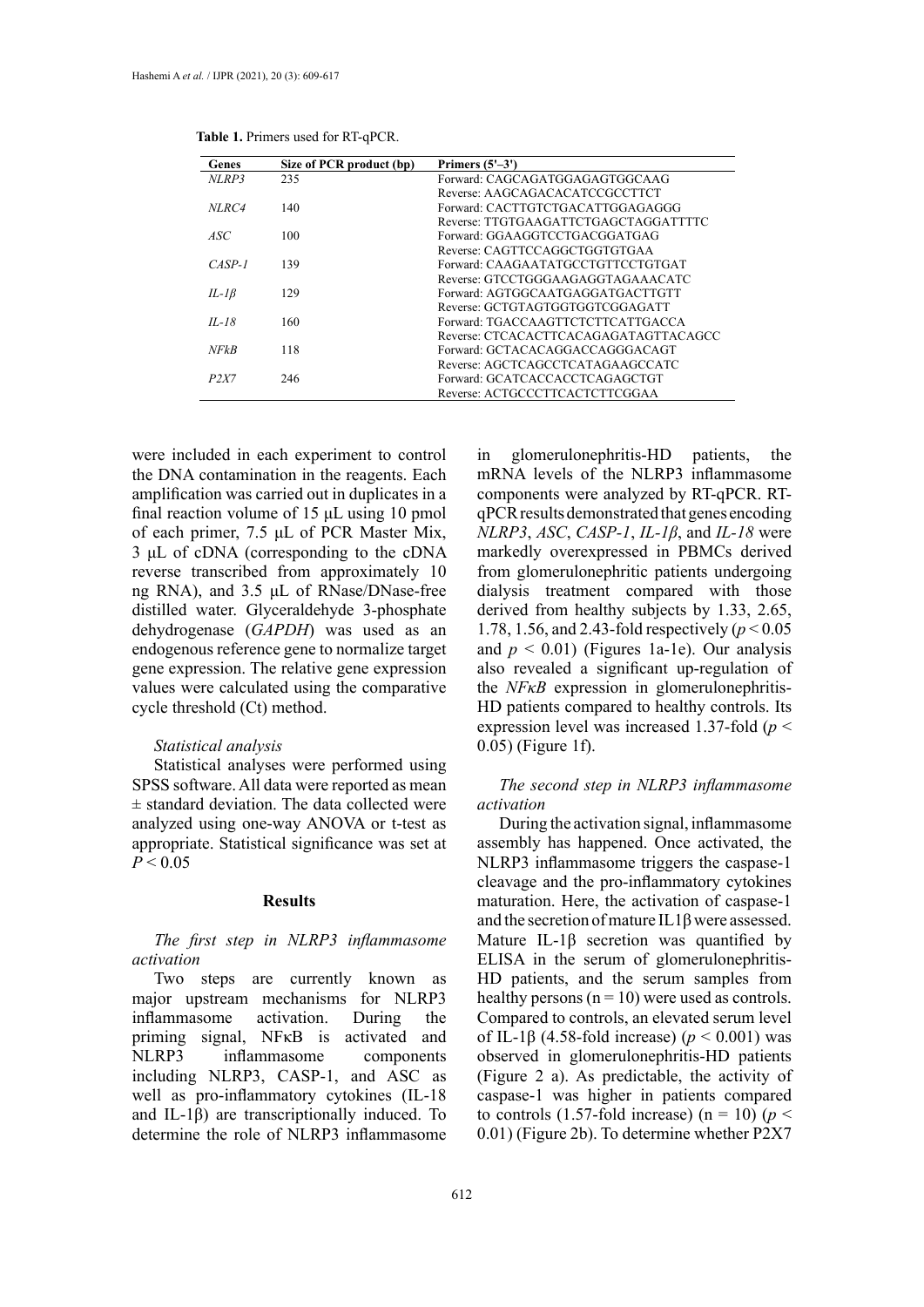

patients compared to healthy controls. Histograms show the mRNA levels of (A) NLRP3, (B) ASC, (C) CASP-1, (D) Equally controls. Et q. expression levels in glomerulonephritis-HD patients compared to healthy controls ( $p < 0.05$ ,<br>  $p > 0.01$ ). **Figure 1.** Gene expression of *NLRP3, ASC, CASP-1, IL-18, IL-1β*, and *NFkB* in PBMC from glomerulonephritis-HD *IL-18*, (E) *IL-1β* and (F) *NFkB* evaluated by RT-qPCR in PBMC derived from 28 glomerulonephritis-HD patients and 28 healthy controls. RT-qPCR results were normalized to *GAPDH* expression used as reference gene. For all genes,



**ELISA. Compared to controls, an elevated serum level of IL-1β (4.58--fold increase) (p < 0.001) was observed in** HD patients compared to controls (1.57-fold increase) (n = 10) ( $p$  < 0.01). Data represent mean  $\pm$  SD. **Figure 2.** the second step in NLRP3 inflammasome activation. (A) Quantification of mature IL-1β secretion by glomerulonephritis-HD patients. (B) Caspase-1 activity assay. The activity of caspase-1 was higher in glomerulonephritis-

NLRP3 inflammasome activation in PBMCs derived from glomerulonephritis-HD patients, patients compared to compare to the activity of cases of compared to compare to compare to compare to compare to compare to compare to compare to compare to compare to compare t mRNA level of *P2X7R* was also evaluated by RT-qPCR. No significant difference was inflammasome in glor detected in *P2X7* expression level between PBMCs derived from patients and those isolated from controls  $(p > 0.05)$  (Figure 3a).

#### receptor (P2X7R) had a role in ATP-induced *Increased expression of NLRC4 Increased expression of NLRC4 inflammasome in glomerulonephritis-HD patients*

To determine the role of NLRC4 inflammasome in glomerulonephritis-HD patients, we analyzed the PBMCs by RT-qPCR 1 for *NLRC4* mRNA expression level. The *NLRC4* mRNA level was significantly higher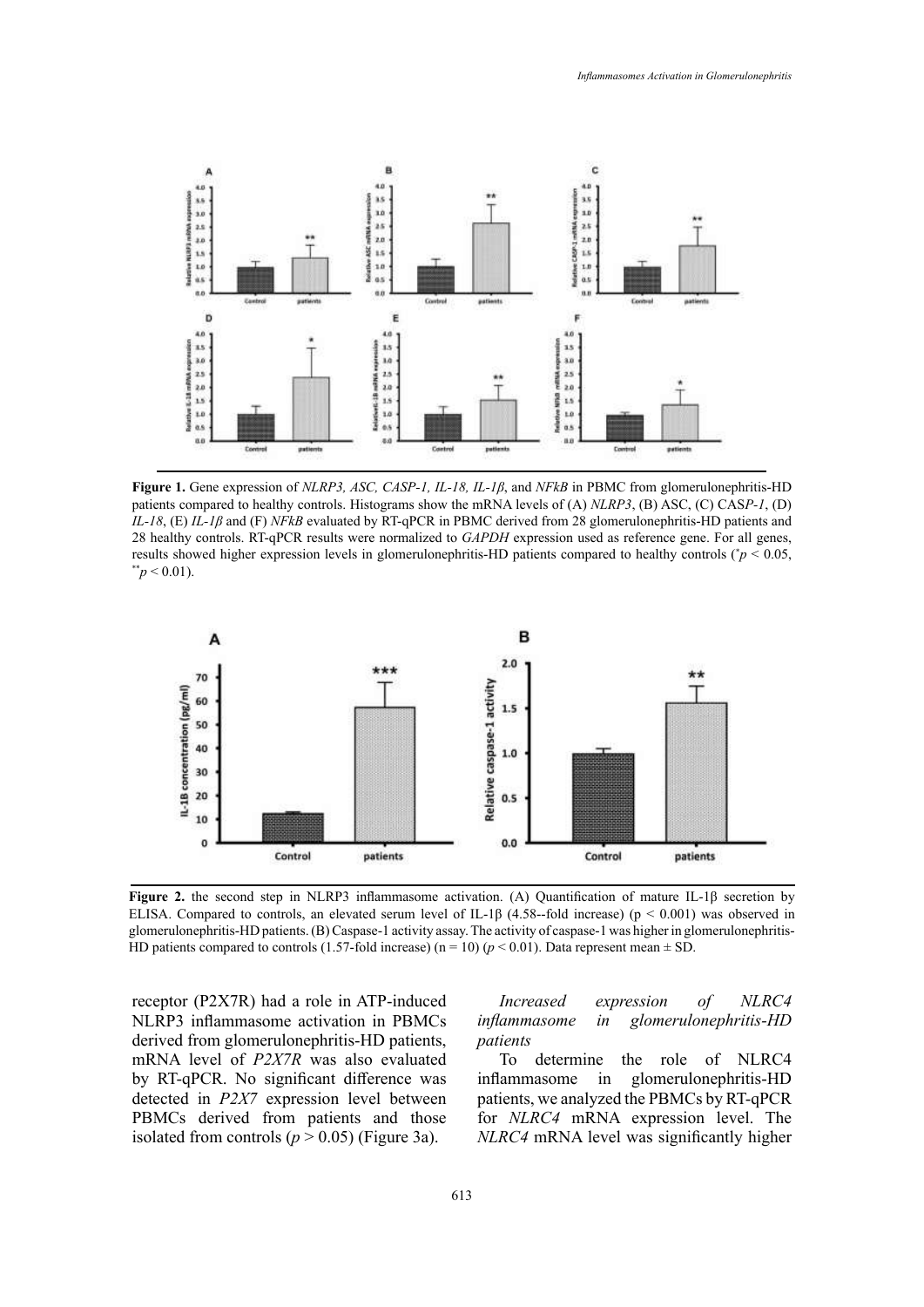

GAPDH expression used as reference gene. No significant difference was observed in P2X7 expression level between  $\text{mean}$  patients ( $p < 0.01$ ). **Figure 3.** *P2X7* and *NLRC4* expression levels between PBMCs derived from glomerulonephritis-HD patients and those isolated from controls. Histograms show the mRNA levels of (A) *P2X7*, and (B) *NLRC4* evaluated by RT-qPCR in PBMC derived from 28 glomerulonephritis-HD patients and 28 healthy controls. RT-qPCR results were normalized to two groups. For *NLRC4* gene, results showed higher expression level in glomerulonephritis-HD patients compared to healthy controls ( $p < 0.01$ ).

in PBMCs isolated from 28 subjects compared hemodialysis. Although the formation and to those derived from the control group (1.97 fold increase)  $(p < 0.01)$  (Figure 3b).

#### **Discussion**

compounds released in glomerulonephritis could lead to inflammation. Inflammation as patients compared to healthy controls (\*\**p* < 0.01). well as other factors including hypertension, hyperlipidemia, endothelial dysfunction, and proteinuria are associated with a higher risk for cardiovascular diseases (CVD) in glomerulonephritic patients (9, 10). Based on published data, synthesis and secretion of proinflammatory cytokines have been increased during dialysis as a result of the interaction of PBMCs with dialytic membranes. So, dialysis is associated with increased severity of inflammation in glomerulonephritic patients undergoing hemodialysis (11, 12). Multiple mechanisms, including backfiltration of contaminated dialysate to the blood compartment and increased expression of complement fragments, contribute to the secretion of cytokines during hemodialysis (13, 14). Here, for the first time, the activation of NLRP3 inflammasome was considered as another mechanism involved in pro-inflammatory compounds release in glomerulonephritic patients undergoing

The accumulation of pro-inflammatory Granata et al. observed elevated expression hemodialysis. Although the formation and activation of NLRP3 were investigated in fold increase)  $(p < 0.01)$  (Figure 3b). The primary glomerulonephritis by Xiong *et al.*, no report has reported its involvement **Discussion reference** in chronic inflammation associated with dialysis (8). In line with results obtained here, Granata *et al.* observed elevated expression levels of NLRP3 inflammasome components in PBMCs derived from CKD patients undergoing dialysis treatment compared with those derived from healthy subjects (7). Up to now, most investigations on the role of NLRP3 inflammasome in kidney diseases have been conducted either in animal models or in cultured cells, however, the data collected from humans are infrequent. For example, in the mice model, NLRP3 was shown to be activated in UUO-induced renal impairment. Compared with wild-type mice, their results revealed the reduced caspase-1 activation and IL-1 $\beta$ /IL-18 maturation in Nlrp3<sup>-/-</sup> mice (15).

> Here, we also observed a statistically significant increase in IL-1β serum level of glomerulonephritis-HD patients which can further support the activation of the NLRP3- ASC-caspase-1 axis in these patients. In line with this observation, Xiong et al reported that in PGN patients, the serum level of IL-1β was markedly increased and positively correlated with kidney damage (8). Although based on *invitro* studies, NLRP3 inflammasome may have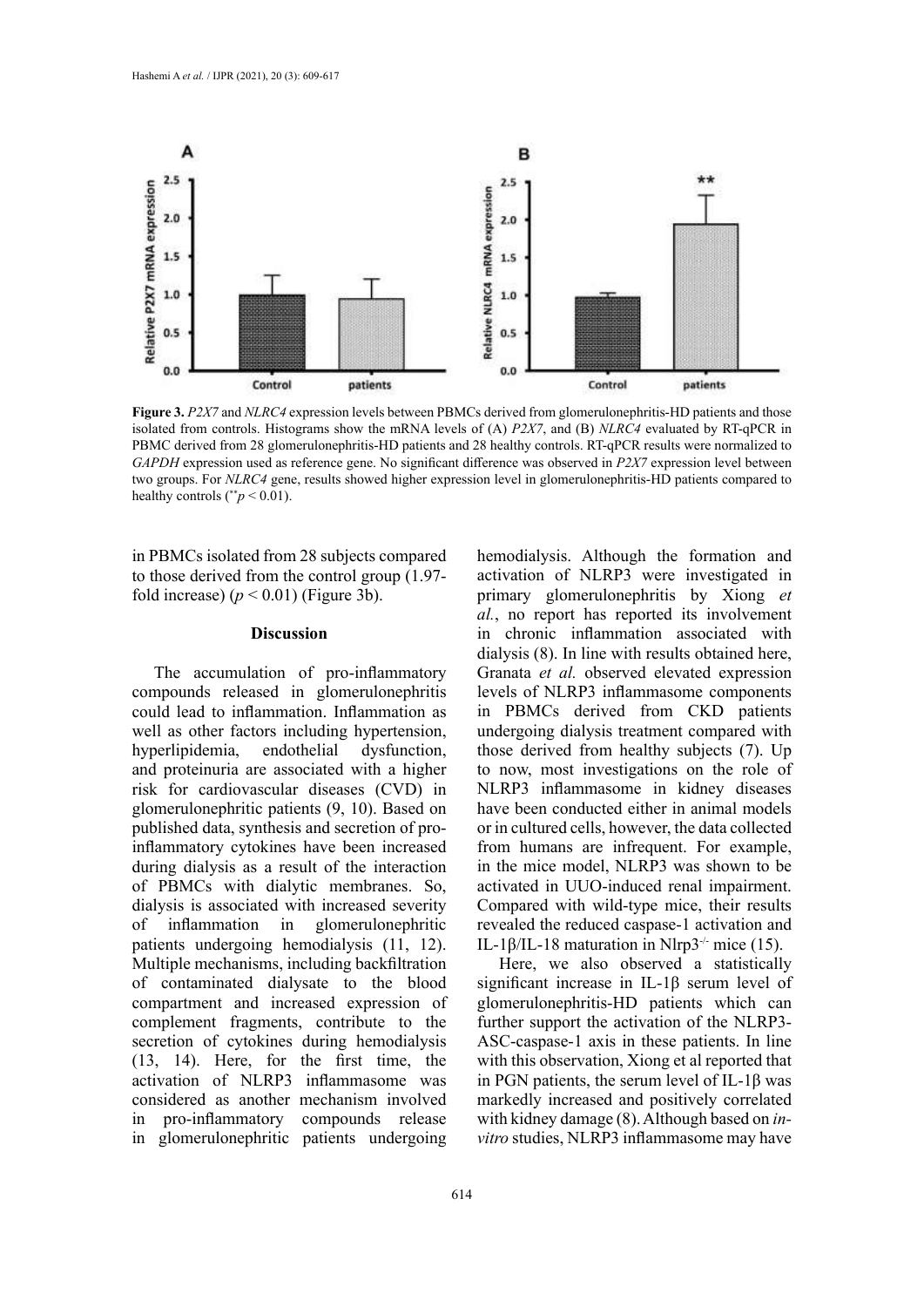a role in the pathogenesis of renal diseases via overexpression of proinflammatory cytokines including IL-1β and IL-18, several pieces of evidence show that the NLRP3 effect may be independent of pro-inflammatory cytokine production. Shigeoka *et al.* demonstrated that the absence of NLRP3, but not the downstream inflammasome targets, was able to preserve kidney tissue from injury. These results revealed the non-classical direct effect of NLRP3 on renal tubular epithelium which was independent of proinflammatory cytokine production mediated by inflammasome induction. Consequently, various mechanisms may be involved in the pathogenesis of renal diseases mediated by the NLRP3 inflammasome (16).

Two steps are currently known as major upstream mechanisms for NLRP3 inflammasome activation. The Toll-like receptor (TLR)/ NF-κB signaling pathway is responsible to induce the first step and leads to overexpression of proinflammatory cytokines as well as NLRP3 inflammasome components which are relatively low in numerous types of cells. The second step leads to the assembly of a multi-protein complex including NLRP3, ASC, and pro-caspase-1. Reactive oxygen species (ROS) generation, lysosomal destabilization and rupture and the engagement of P2RX7 receptor by high concentrations of ATP are several mechanisms proposed for NLRP3 activation which leads to the activation of caspase-1 and the secretion of mature IL1 $\beta$  (3, 17). In this study, no significant difference was observed in the mRNA expression level of the P2X7 receptor in PBMC isolated from glomerulonephritic patients compared with those extracted from controls. On the contrary, the P2X7 receptor was shown to be overexpressed in a rat model of glomerulonephritis and human lupus-related GN (18, 19). Moreover, in an accelerated nephrotoxic GN mouse model, the expression level of P2X7 receptor protein was also increased (20). Other molecular mechanisms such as ROS generation, lysosomal destabilization, and rupture may be involved here. NLRP3 inflammasome activation mediated by Damage-associated molecular patterns (DAMPs) such as extracellular matrix components and ROS in several renal diseases

was previously reported. For example, in CKD-HD patients-derived PBMCs, Granata *et al.* proposed that NLRP3 inflammasome activation could be possibly triggered by mitochondrial dysfunction which led to ROS production (7). Additionally, NLRP3 inflammasome/caspase-1/mitochondria axis was reported to be able to mediate albumininduced renal tubular injury. Although, based on results obtained here, P2X7 receptor may not be involved in inflammasome activation, , as previously shown, using selective P2X7 receptor agonists or antagonists as well as deletion of P2X7 receptor should be needed for researches investigated the exact role of P2X7 receptor in cellular mechanisms including NLRP3 inflammasome pathway activation. For example, the importance of the NLRP3 inflammasome pathway in the nephrotoxic nephritis model in the Wistar Kyoto (WKY) rat was firstly highlighted by Deplano *et al.* Using P2X7 receptor-deficient model, they showed that P2RX7 activation could trigger the NLRP3 inflammasome pathway which was resulted in IL-1 and IL-18 release in macrophages (21). However, the mechanism involved in NLRP3 inflammasome activation in the PBMC derived from glomerulonephritis-HD patients remains to be investigated.

Previously, the activation and production of IL-1β were shown to be related to the NLRP3 inflammasome activation in glomerulonephritic patients, however, the activation of other inflammasomes under glomerolonephritis has not been investigated before (8). To understand the role of other inflammasomes in inflammatory status observed in glomerolonephritis-HD patients, we investigated the probable role of NLRC4 in the processing and activation of pro-IL-1β. We revealed that PBMCs isolated from glomerolonephritis-HD patients had elevated mRNA levels of NLRC4, suggesting the priming of NLRC4 inflammasome. In agreement, yuan et al reported an increase in NLRC4 expression in the kidney of DN patients (4). Moreover, Guo et al found that *NLRC4* expression level was enhanced after kidney ischemia– reperfusion injury (IRI). They showed the role of T cell immunoglobulin domain and mucin domain‐containing molecule‐3 in NLRC4 inflammasome activation and regulation of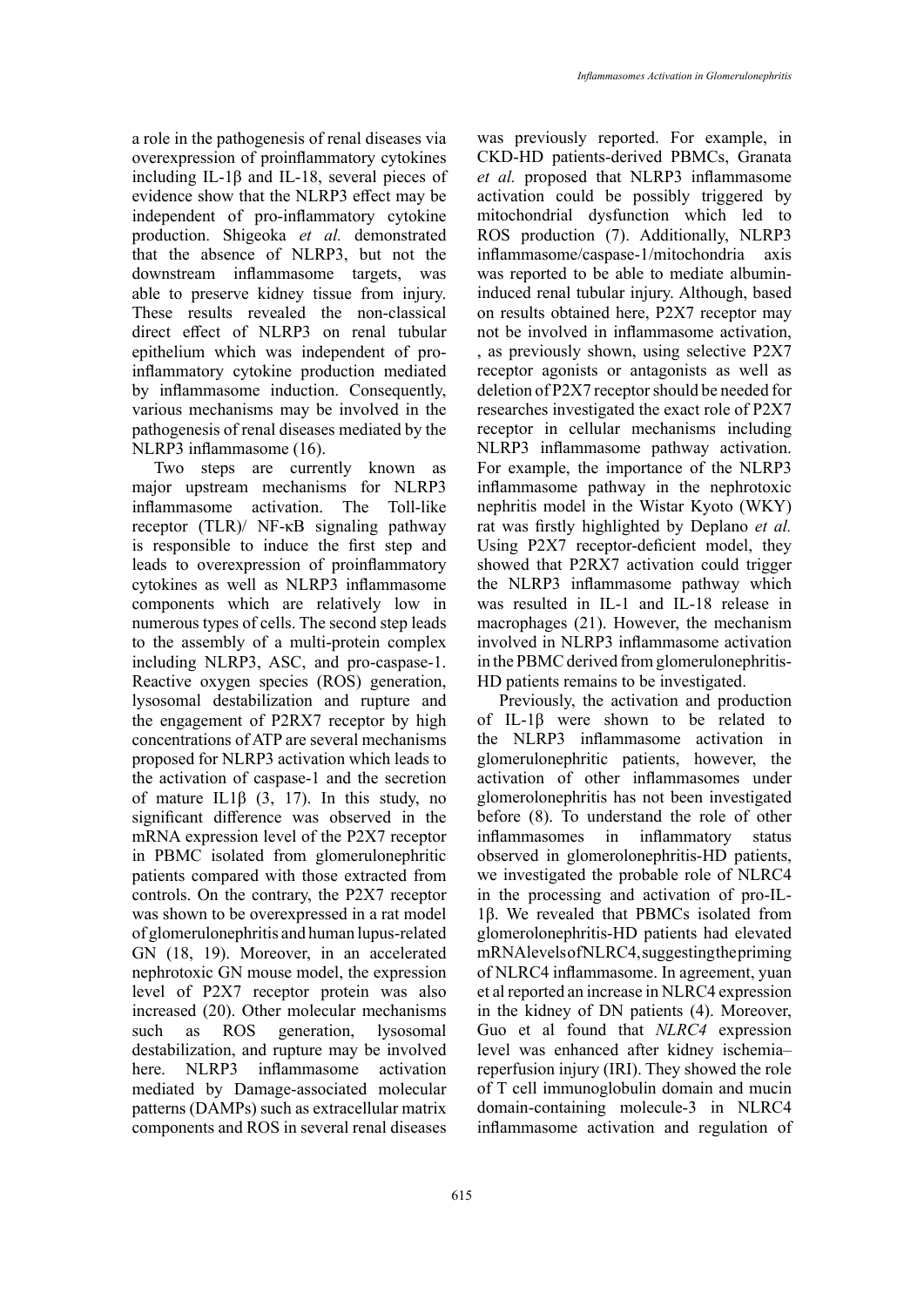the TLR‐4/ NFκB signaling pathway (22). To elucidate the role of NLRC4 inflammasome in the glomerolonephritis development, the pro-IL-1β activation should be investigated after blockage of inflammasome/IL-1β signaling pathway. For example, in yuan et al study, NLRC4 deficiency in DN mice was shown to be associated with a decrease in the level of IL-1β expression in renal tissues (4).

These results reveal, for the first time, an enhanced inflammatory status in glomerulonephritic patients undergoing hemodialysis treatment. We propose that the NLRP3-ASC-caspase-1 axis may have a role in IL-1β secretion and inflammation in glomerulonephritic patients undergoing hemodialysis treatment. Moreover, these data further show an increased expression of NLRC4 inflammasome and its possible involvement in inflammation associated with hemodialysis in glomerulonephritis-HD patients. In summary, these findings provide new insights into molecular mechanisms underlying chronic inflammation in HDglomerulonephritic patients. Additionally, the NLRP3 inflammasome pathway could be attractive as a potential therapeutic target to effectively minimize or avoid severe complications in glomerulonephritic patients undergoing hemodialysis treatment.

#### *Acknowledgments*

This research did not receive any specific grant from funding agencies in the public, commercial, or not-for-profit sectors. The authors also are thankful to the director and staff of Javid Biotechnology Institute for support and contribution in the experimental works.

#### *Funding*

The authors declare that there was no funding source.

#### **References**

- (1) Saxena M and Yeretssian G. NOD-like receptors: Master regulators of inflammation and cancer*. Front. Immunol.* (2014) 5: 327-43.
- (2) Sharma D and Kanneganti T-D. The cell biology of inflammasomes: Mechanisms of inflammasome activation and regulation*. J. Cell. Biol*. (2016) 213:

617-29.

- (3) Jo E-K, Kim JK, Shin D-M and Sasakawa C. Molecular mechanisms regulating NLRP3 inflammasome activation*. Cell. Mol. Immunol.* (2016) 13: 148-59.
- (4) Yuan F, Kolb R, Pandey G, Li W, Sun L, Liu F, Sutterwala FS, Liu Y and Zhang W. Involvement of the NLRC4-inflammasome in diabetic nephropathy*. PLoS One* (2016) 11: e0164135.
- (5) Chang A, Ko K and Clark MR. The emerging role of the inflammasome in kidney diseases. *Curr. Opin. Nephrol. Hy*. (2014) 23: 204.
- (6) Wang YH and Zhang YG. Kidney and innate immunity*. Immunol. Let*. (2017) 183: 73-8.
- (7) Granata S, Masola V, Zoratti E, Scupoli MT, Baruzzi A, Messa M, Sallustio F, Gesualdo L, Lupo A and Zaza GJPO. NLRP3 inflammasome activation in dialyzed chronic kidney disease patients*. PLoS One* (2015) 10: e0122272.
- (8) Xiong J, Wang Y, Shao N, Gao P, Tang H, Su H, Zhang C and Meng XF. The expression and significance of nlrp3 inflammasome in patients with primary glomerular diseases*. Kidney Blood Press. Res.* (2015) 40: 344-54.
- (9) Yeun JY, Levine RA, Mantadilok V and Kaysen GA. C-reactive protein predicts all-cause and cardiovascular mortality in hemodialysis patients*. Am. J. Kidney Dis*. (2000) 35: 469-76.
- (10) Zimmermann J, Herrlinger S, Pruy A, Metzger T and Wanner C. Inflammation enhances cardiovascular risk and mortality in hemodialysis patients*. Kidney Int*. (1999) 55: 648-58.
- (11) Nakanishi I, Moutabarrik A, Okada N, Kitamura E, Hayashi A, Syouji T, Namiki M, Ishibashi M, Zaid D and Tsubakihara Y. Interleukin-8 in chronic renal failure and dialysis patients*. Nephrol. Dial. Transplant*. (1994) 9: 1435-42.
- (12) Akahoshi T, Kobayashi N, Hosaka S, Sekiyama N, Wada C and Kondo H. In-vivo induction of monocyte chemotactic and activating factor in patients with chronic renal failure*. Nephrol. Dial. Transplant.* (1995) 10: 2244-9.
- (13) Gesualdo L, Pertosa G, Grandaliano G and Schena F. Cytokines and bioincompatibility. *Nephrol. Dial. Transplant*. (1998) 13: 1622-6.
- (14) Walter R, Mischak H and Haller H. Haemodialysis, atherosclerosis and inflammation-identifying molecular mechanisms of chronic vascular disease in ESDR patients*. Nephrol. Dial. Transplant*. (2002) 17: 24-9.
- (15) Vilaysane A, Chun J, Seamone ME, Wang W, Chin R, Hirota S, Li Y, Clark SA, Tschopp J and Trpkov K. The NLRP3 inflammasome promotes renal inflammation and contributes to CKD*. J. Am. Soc.*